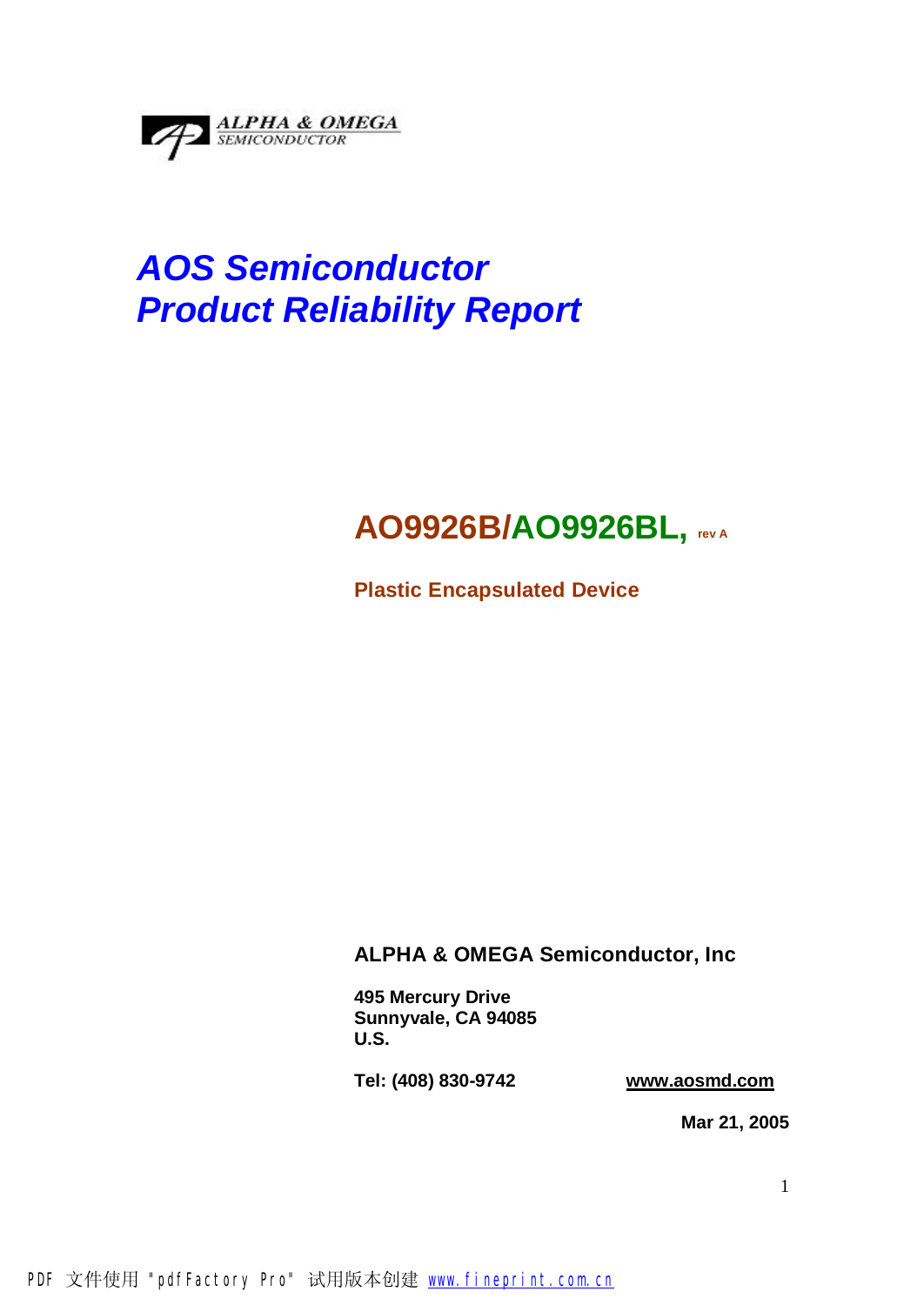

This AOS product reliability report summarizes the qualification result for AO9926B. Accelerated environmental tests are performed on a specific sample size, and then followed by electrical test at end point. Review of final electrical test result confirms that AO9926B passes AOS quality and reliability requirements. The released product will be categorized by the process family and be monitored on a quarterly basis for continuously improving the product quality.

#### **Table of Contents:**

- I. Product Description
- II. Package and Die information
- III. Environmental Stress Test Summary and Result
- IV. Reliability Evaluation
- V. Quality Assurance Information

#### **I. Product Description:**

The AO9926B uses advanced trench technology to provide excellent RDS(ON), low gate charge and operation with gate voltages as low as 1.8V while retaining a 12V VGS(MAX) rating. This device is suitable for use as a uni-directional or bi-directional load switch. AO9926BL (Green Product) is offered in a lead-free package.

| Absolute Maximum Ratings $T_A = 25^\circ C$ unless otherwise noted |                     |                              |                |              |  |  |
|--------------------------------------------------------------------|---------------------|------------------------------|----------------|--------------|--|--|
| <b>Parameter</b>                                                   |                     | Symbol                       | <b>Maximum</b> | <b>Units</b> |  |  |
| Drain-Source Voltage                                               |                     | $V_{DS}$                     | 20             |              |  |  |
| Gate-Source Voltage                                                |                     | $\mathsf{V}_{\mathsf{GS}}$   | ±12            |              |  |  |
| Continuous Drain                                                   | $T_A = 25^\circ C$  |                              | 7.6            |              |  |  |
| Current <sup>G</sup>                                               | $T_A = 70^{\circ}C$ | ID                           | 6.1            | Α            |  |  |
| Pulsed Drain Current <sup>C</sup>                                  |                     | IDM                          | 30             |              |  |  |
|                                                                    | $T_A = 25^\circ C$  | $P_D$                        | 2              | W            |  |  |
| Power Dissipation <sup>B</sup>                                     | $T_A = 70^{\circ}C$ |                              | 1.28           |              |  |  |
| Junction and Storage<br>Temperature Range                          |                     | T $_{\sf J},$ T $_{\sf STG}$ | $-55$ to 150   | $\sim$       |  |  |

| <b>Thermal Characteristics</b>  |                         |                |     |      |              |  |  |
|---------------------------------|-------------------------|----------------|-----|------|--------------|--|--|
| <b>Parameter</b>                |                         | Symbol         | Typ | Max  | <b>Units</b> |  |  |
| Maximum Junction-to-<br>Ambient | $T \leq 10s$            |                | 48  | 62.5 | °C/W         |  |  |
| Maximum Junction-to-<br>Ambient | Steady-<br><b>State</b> | $R_{\theta$ JA | 74  | 110  | °C/W         |  |  |
| Maximum Junction-to-Lead        | Steady-<br><b>State</b> | $R_{\theta$ JL | 35  | 50   | °C/W         |  |  |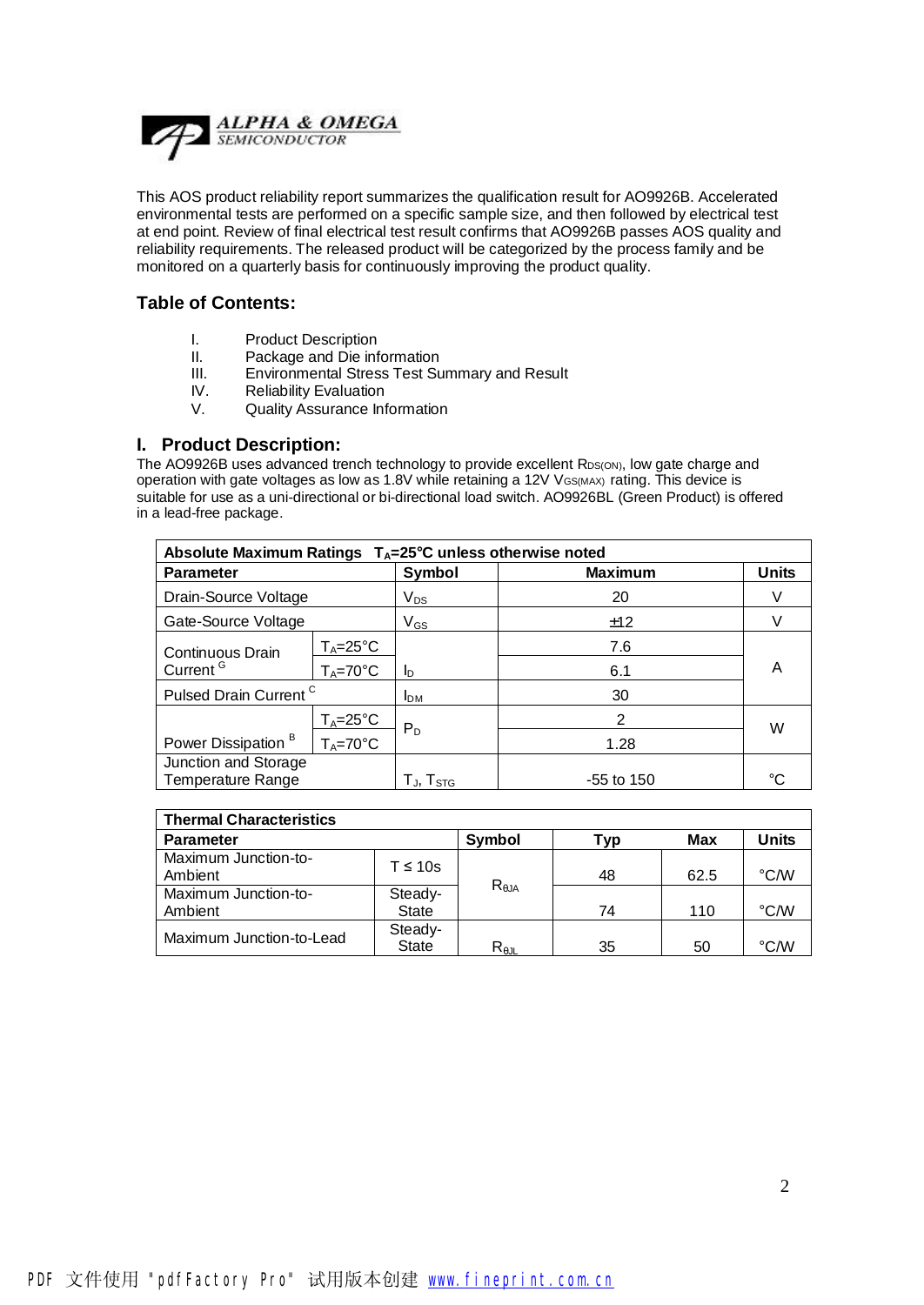

### **II. Die / Package Information:**

**AO9926B AO9926BL (Green Compound)**

| <b>Process</b>                | Standard sub-micron<br>low voltage N channel process | Standard sub-micron<br>low voltage N channe |  |  |
|-------------------------------|------------------------------------------------------|---------------------------------------------|--|--|
| Package Type                  | 8 leads SOIC                                         | 8 leads SOIC                                |  |  |
| <b>Lead Frame</b>             | Copper with Solder Plate                             | Copper with Solder P                        |  |  |
| Die Attach                    | Ag epoxy                                             | Ag epoxy                                    |  |  |
| <b>Bond wire</b>              | Au 2mils                                             | Au 2 mils                                   |  |  |
| <b>Mold Material</b>          | Epoxy resin with silica filler                       | Epoxy resin with silica                     |  |  |
| Filler % (Spherical/Flake)    | 50/50                                                | 100/0                                       |  |  |
| <b>Flammability Rating</b>    | UL-94 V-0                                            | UL-94 V-0                                   |  |  |
| <b>Backside Metallization</b> | Ti / Ni / Ag                                         | Ti/Ni/Ag                                    |  |  |
| <b>Moisture Level</b>         | Up to Level 1 *                                      | Up to Level 1*                              |  |  |
|                               |                                                      |                                             |  |  |

cess low voltage N channel process **Package Type** 8 leads SOIC8 leads SOIC **Copper with Solder Plate Ag epoxy Bond wire** Au 2mils Au 2 mils **Molda** Epoxy resin with silica filler **Flammability Rating** UL-94 V-0 UL-94 V-0 **Backside Metallization** Ti / Ni / Ag Ti / Ni / Ag

**Note \*** based on info provided by assembler and mold compound supplier

## **III. Result of Reliability Stress for AO9926B (Standard) & AO9926BL (Green)**

| <b>Test Item</b>                               | <b>Test Condition</b>                                            | <b>Time</b><br><b>Point</b>         | <b>Lot Attribution</b>                                | <b>Total</b><br><b>Sample</b><br>size | <b>Number</b><br>οf<br><b>Failures</b> |
|------------------------------------------------|------------------------------------------------------------------|-------------------------------------|-------------------------------------------------------|---------------------------------------|----------------------------------------|
| Solder<br><b>Reflow</b><br><b>Precondition</b> | Normal: 1hr PCT+3<br>cycle IR reflow@240 °c<br>(260°c for Green) | 0hr                                 | Normal: 73 lots<br>Green: 22 lots                     | 13475 pcs                             | $\bf{0}$                               |
| <b>HTGB</b>                                    | Temp = $150C$ ,<br>Vgs=100% of Vgsmax                            | 168/500<br>hrs<br>1000 hrs          | Normal: 2 lots<br>(Note A*)                           | 164pcs<br>$77+5$ pcs $/$<br>lot       | $\bf{0}$                               |
| <b>HTRB</b>                                    | Temp = 150 C, Vds=80%<br>of Vdsmax                               | 168 / 500<br>hrs<br><b>1000 hrs</b> | Normal: 2 lots<br>(Note $A^*$ )                       | 164pcs<br>$77+5$ pcs $/$<br>lot       | $\bf{0}$                               |
| <b>HAST</b>                                    | 130 +/- 2 C, 85%, 33.3<br>psi, $Vgs = 80\%$ of $Vgs$<br>max      | <b>100 hrs</b>                      | Normal: 47 lots<br>Green: 16 lots<br>(Note $B^{**}$ ) | 3465 pcs<br>$50+5$ pcs /<br>lot       | $\bf{0}$                               |
| <b>Pressure Pot</b>                            | 121 C, 15+/-1 PSIG,<br>RH=100%                                   | 96 hrs                              | Normal: 67 lots<br>Green: 20 lots<br>(Note $B^{**}$ ) | 4785 pcs<br>$50+5$ pcs /<br>lot       | $\bf{0}$                               |
| Temperature<br>Cycle                           | -65 to 150 deg C, air to<br>air, 0.5hr per cycle                 | 250 / 500<br>cycles                 | Normal: 73 lots<br>Green: 22 lots<br>(Note $B^{**}$ ) | 5225 pcs<br>$50+5$ pcs /<br>lot       | $\bf{0}$                               |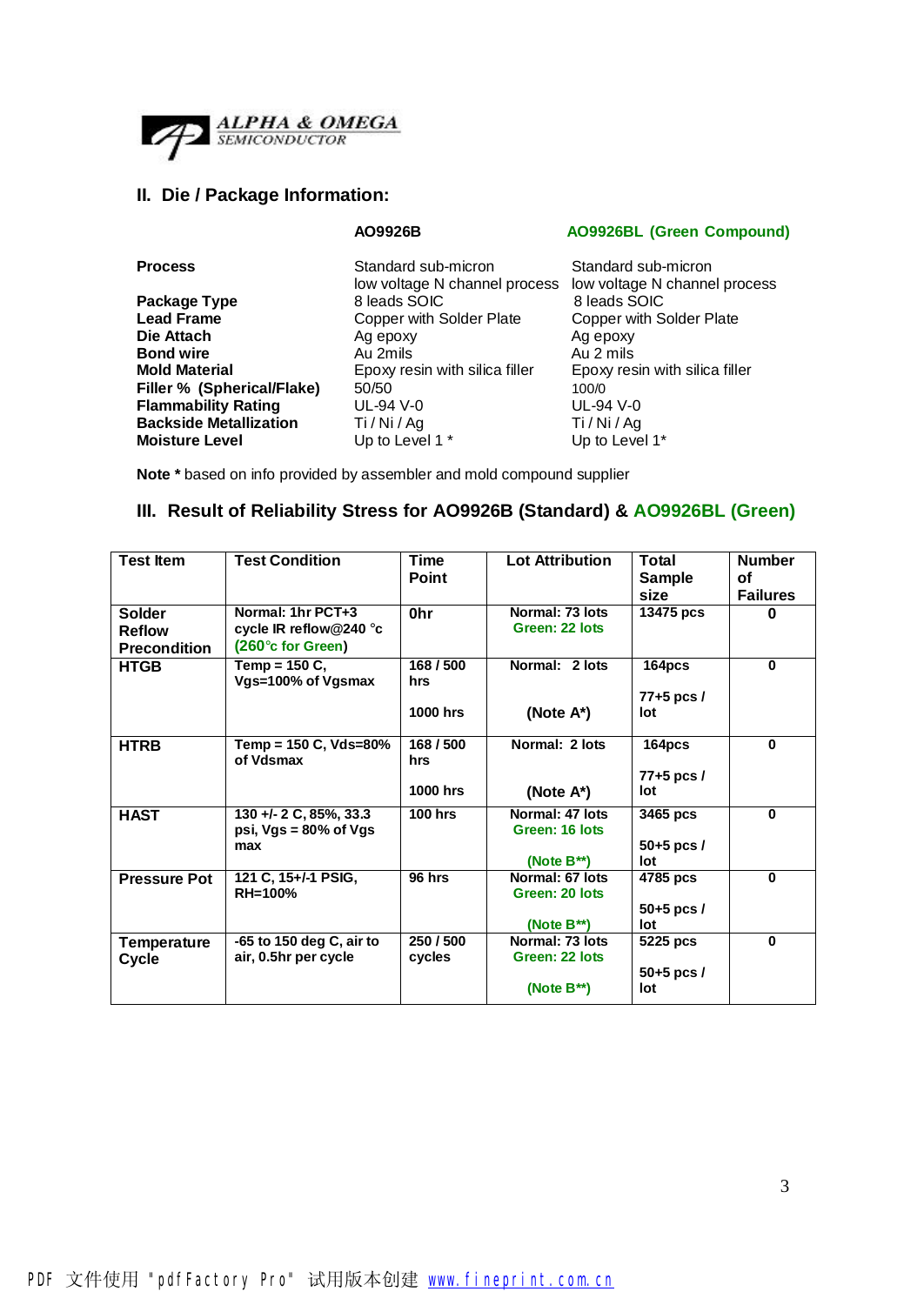

#### **III. Result of Reliability Stress for AO9926B (Standard) & AO9926BL (Green) Continues**

| <b>DPA</b>            | <b>Internal Vision</b><br><b>Cross-section</b><br>X-ray | <b>NA</b>                         | 5<br>5<br>5    | 5<br>5<br>5                      | $\mathbf 0$ |
|-----------------------|---------------------------------------------------------|-----------------------------------|----------------|----------------------------------|-------------|
| <b>CSAM</b>           |                                                         | <b>NA</b>                         | 5              | 5                                | 0           |
| <b>Bond Integrity</b> | <b>Room Temp</b><br>150°C bake<br>150°C bake            | 0 <sub>hr</sub><br>250hr<br>500hr | 40<br>40<br>40 | 40 wires<br>40 wires<br>40 wires | 0           |
| Solderability         | $230^{\circ}$ C                                         | 5 sec                             | 15             | 15 leads                         | $\bf{0}$    |
| Die shear             | $150^{\circ}$ C                                         | <b>Ohr</b>                        | 10             | 10                               | $\bf{0}$    |

**Note A:** The HTGB and HTRB reliability data presents total of available AO9926B and **AO9926BL** burn-in data up to the published date.

**Note B:** The pressure pot, temperature cycle and HAST reliability data for **AO9926BL** comes from the AOS generic green compound package qualification data.

#### **IV. Reliability Evaluation**

#### **FIT rate (per billion): 11 MTBF = 10569 years**

500 hrs of HTGB, 150 deg C accelerated stress testing is equivalent to 15 years of lifetime at 55 deg C operating conditions (by applying the Arrhenius equation with an activation energy of 0.7eV and 60% of upper confidence level on the failure rate calculation). AOS reliability group also routinely monitors the product reliability up to 1000 hr at and performs the necessary failure analysis on the units failed for reliability test(s).

The presentation of FIT rate for the individual product reliability is restricted by the actual burn-in sample size of the selected product (AO9926B). Failure Rate Determination is based on JEDEC Standard JESD 85. FIT means one failure per billion hours.

**Failure Rate** = Chi<sup>2</sup> x 10<sup>9</sup> / [2 (N) (H) (Af)] = 1.83 x 10<sup>9</sup> / [2 (2×164) (1000) (258)] = 11 **MTBF** =  $10^9$  / FIT =  $9.2x 10^7$ hrs =  $10569$ years

**Chi²** = Chi Squared Distribution, determined by the number of failures and confidence interval **N** = Total Number of units from HTRB and HTGB tests

**H** = Duration of HTRB/HTGB testing

**Af** = Acceleration Factor from Test to Use Conditions (Ea = 0.7eV and Tuse = 55C) Acceleration Factor [**Af**] = **Exp** [Ea / **k** ( 1/Tj <sup>u</sup>– 1/Tj <sup>s</sup> )]

#### **Acceleration Factor ratio list:**

|    | 55 deg C | 70 dea C | 85 deg C | 100 deg C | 115 deg C | 130 deg C | 150 deg C |
|----|----------|----------|----------|-----------|-----------|-----------|-----------|
| Af | 258      |          | 21<br>JZ |           | 5.64      | 2.59      |           |

**Tj s** = Stressed junction temperature in degree (Kelvin), K = C+273.16

**Tj u** =The use junction temperature in degree (Kelvin), K = C+273.16

 $k =$  Boltznan's constant, 8.617164 X 10  $E^{-5}V/K$